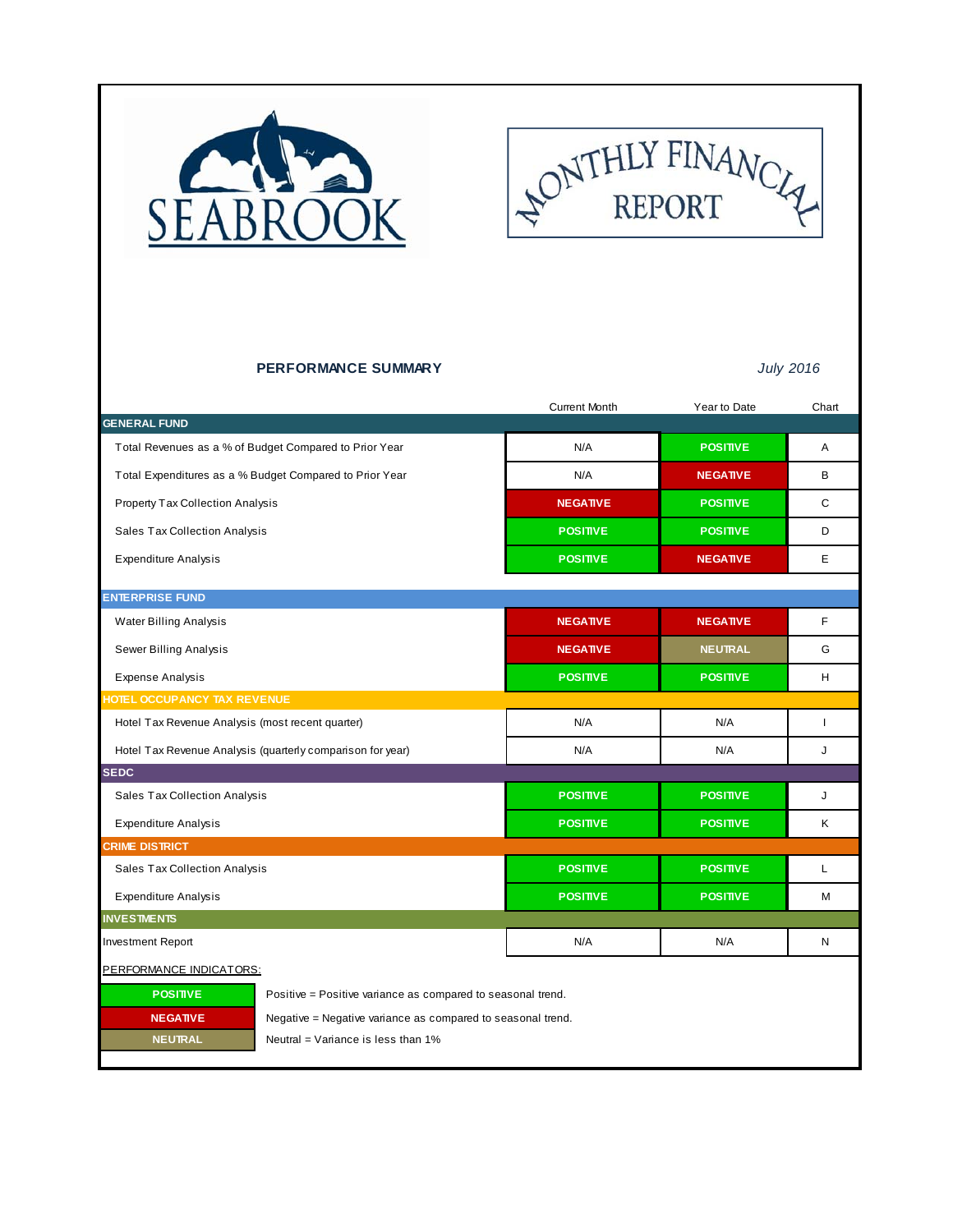# **GENERAL FUND**



**CHART A**





п

**TOTAL REVENUE THROUGH JUNE 2016**

|                                   |               |                    |             | Prior YTD |
|-----------------------------------|---------------|--------------------|-------------|-----------|
|                                   |               |                    |             | %<br>of   |
|                                   |               |                    | % of Budget | Total     |
|                                   | <b>Budget</b> | <b>YTD Revenue</b> | Collected   | Collected |
| Ad Valorem Taxes                  | 4,358,162     | 4,360,902          | 100.06%     | 98.98%    |
| Penalities & Interest             | 40,000        | 32,693             | 81.73%      | 82.22%    |
| Sales Tax                         | 1,600,000     | 1,491,455          | 93.22%      | 100.00%   |
| Franchise Tax                     | 725,000       | 640,687            | 88.37%      | 86.10%    |
| Other Tax                         | 150,000       | 139,347            | 92.90%      | 70.81%    |
| License & Permits                 | 225,000       | 116,858            | 51.94%      | 85.96%    |
| <b>Charges for Services</b>       | 56,000        | 53,742             | 95.97%      | 76.77%    |
| <b>DOT Fines</b>                  | 30,000        | 79,594             | 265.31%     | 58.02%    |
| <b>Other Municipal Court Fees</b> | 369,100       | 355,538            | 96.33%      | 83.97%    |
| Interest Income                   | 750           | 17,877             | 2383.59%    | 68.34%    |
| Intergovernmental                 | 368,184       | 392,115            | 106.50%     | 83.86%    |
| Other Revenue                     | 32,500        | 47,259             | 145.41%     | 97.99%    |
| Transfers from Enterprise Fund    | 1,756,685     | 1,463,905          | 83.33%      | 83.33%    |
| Payment for Services-EDC          | 200.000       | 166.667            | 83.33%      | 83.33%    |
| <b>Total Revenues</b>             | 9,911,381     | 9,358,639          | 94.42%      | 89.42%    |

\$1,600,000 unbudgeted payment from PHA not included for comparison purposes

|                                      | <b>CHART B</b> |              |             |           |
|--------------------------------------|----------------|--------------|-------------|-----------|
| TOTAL EXPENDITURES THROUGH JULY 2016 |                |              |             |           |
|                                      |                |              |             |           |
|                                      |                |              |             |           |
|                                      |                |              |             |           |
|                                      |                |              |             | Prior YTD |
|                                      |                |              |             | % of      |
|                                      |                | <b>YTD</b>   | % of Budget | Total     |
|                                      | <b>Budget</b>  | Expenditures | Expended    | Expended  |
| Personnel                            | 6,576,490      | 5,322,317    | 80.93%      | 85.38%    |
| Supplies                             | 314,240        | 192,040      | 61.11%      | 77.72%    |
| Services                             | 2,652,709      | 2,144,698    | 80.85%      | 79.69%    |
| Capital                              | 247,680        | 320,322      | 129.33%     | 79.33%    |
| Oper Transfer to Other Funds         | $\Omega$       | 0            | 0.00%       | 0.00%     |
| <b>Total Expenditures</b>            | 9,791,119      | 7,979,377    | 81.50%      | 75.55%    |
|                                      |                |              |             |           |
|                                      |                |              |             |           |
|                                      |                |              |             |           |
|                                      |                |              |             |           |
|                                      |                |              |             |           |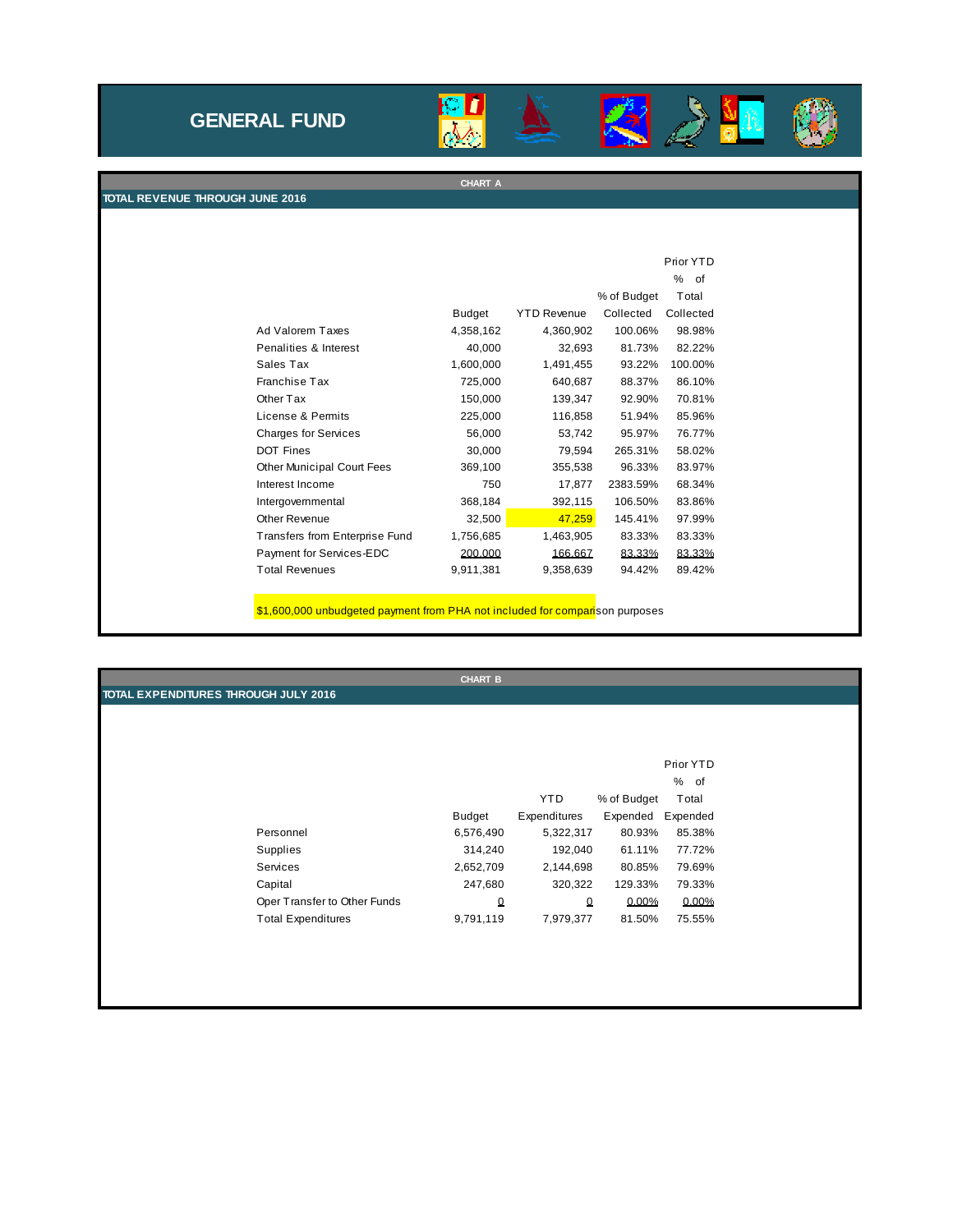

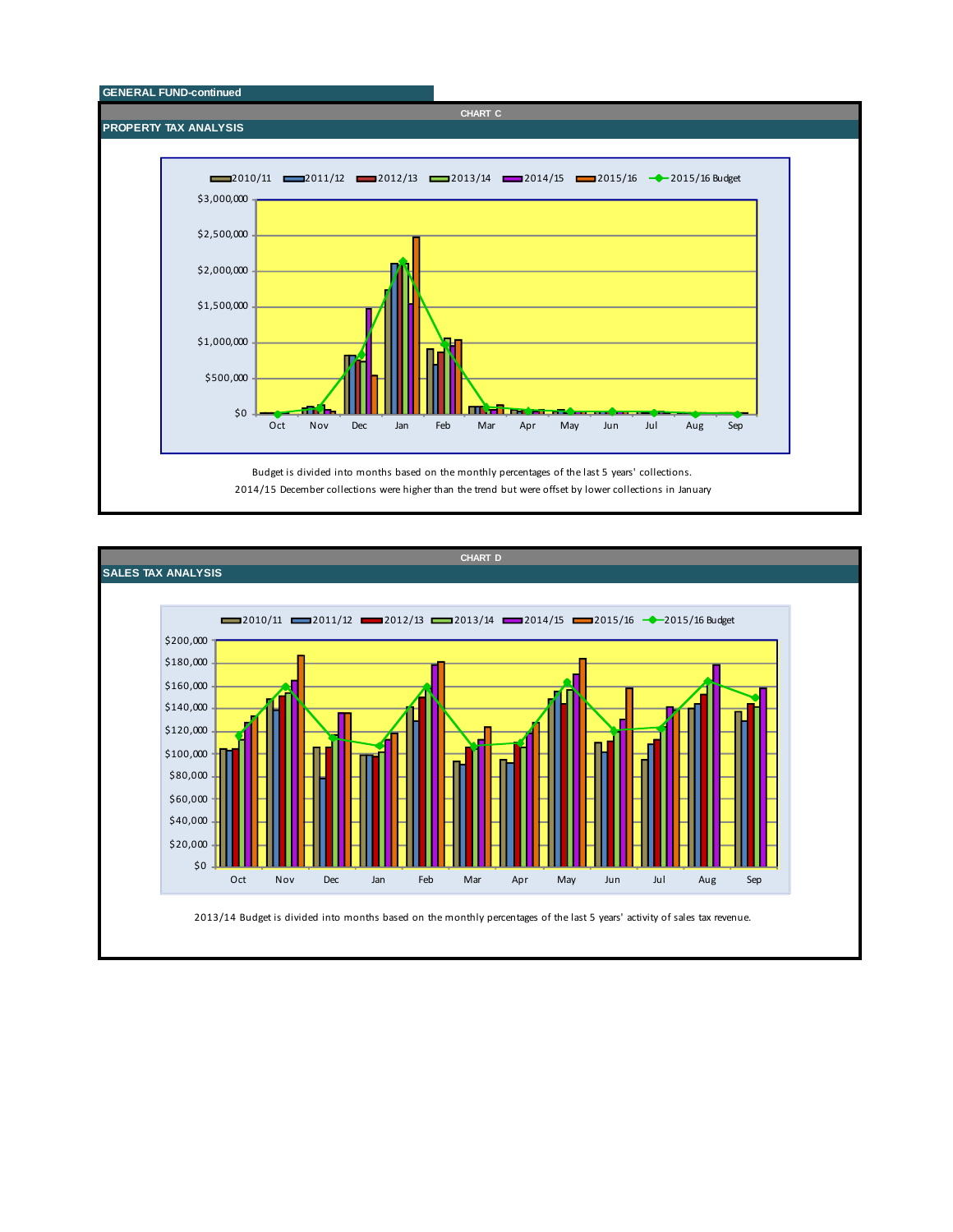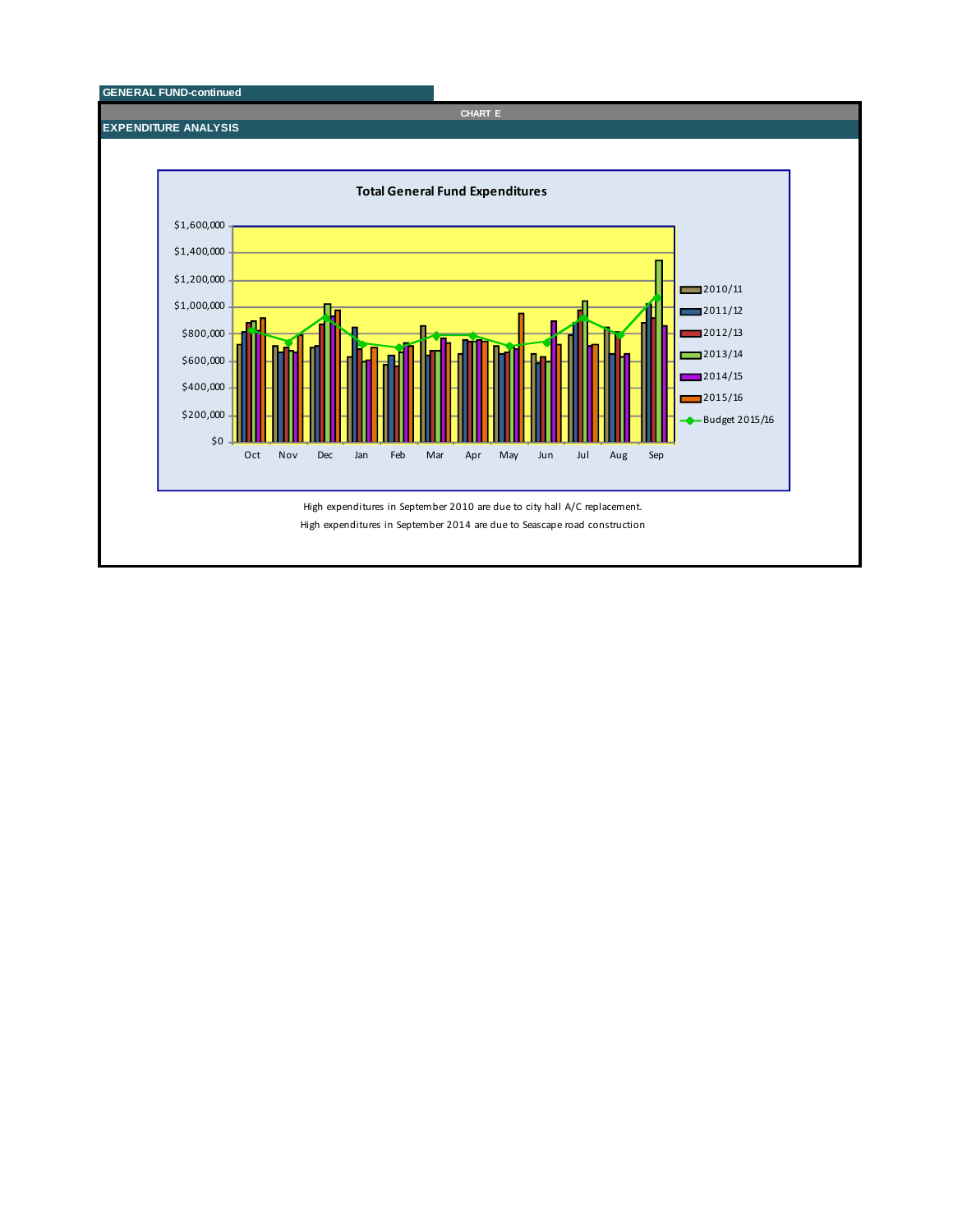# **ENTERPRISE FUND**



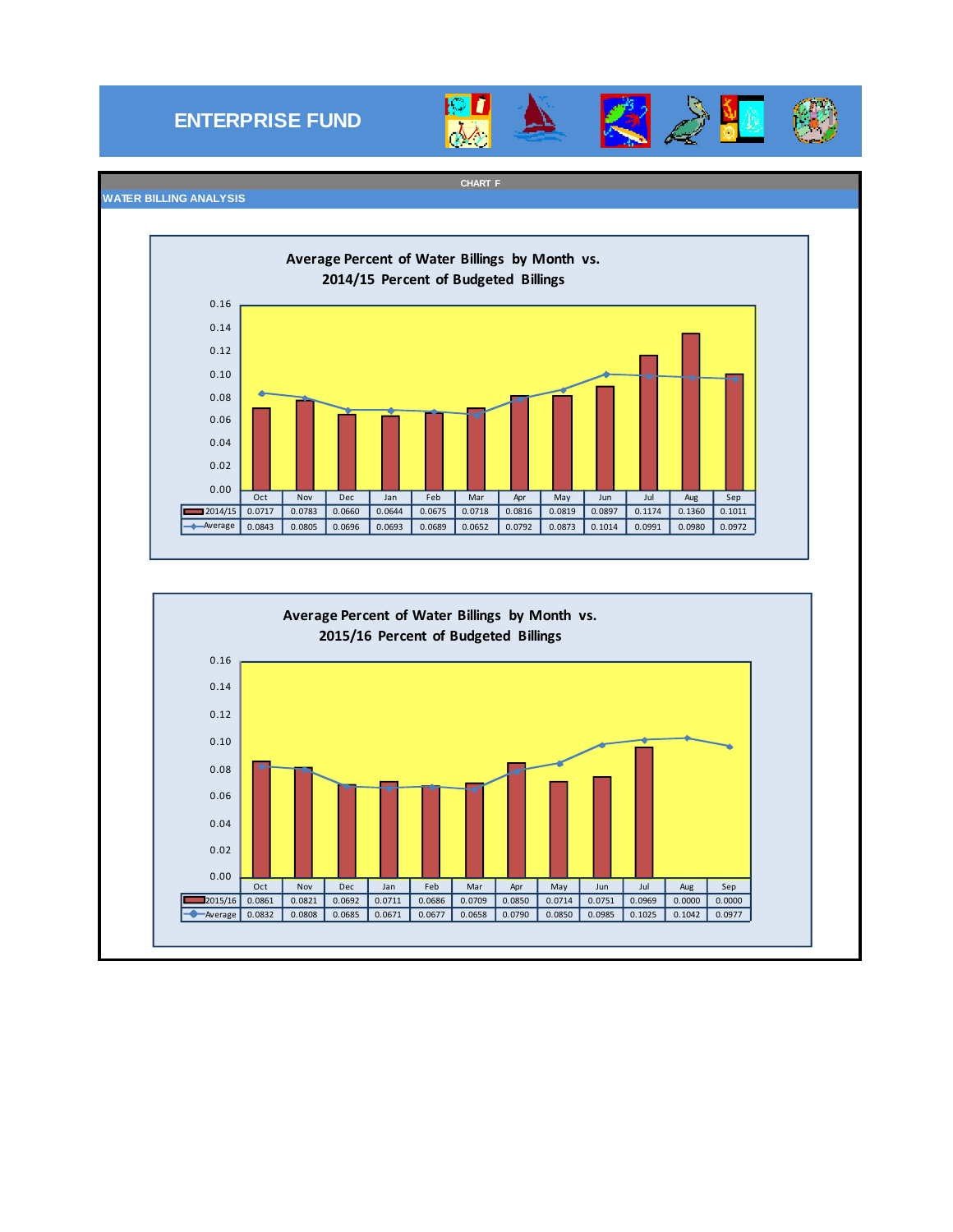### **ENTERPRISE FUND-continued**

**WASTEWATER BILLING ANALYSIS**





**CHART G**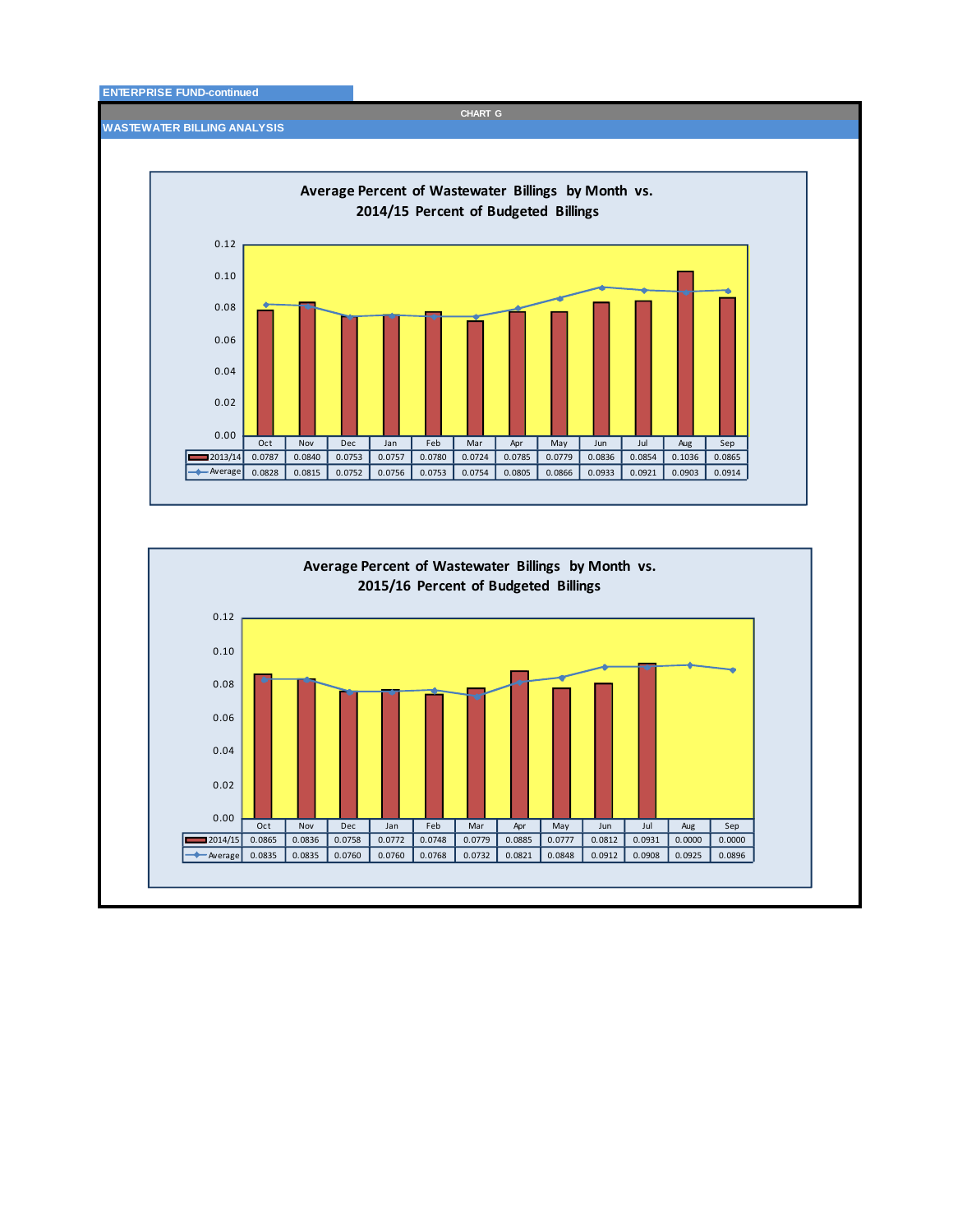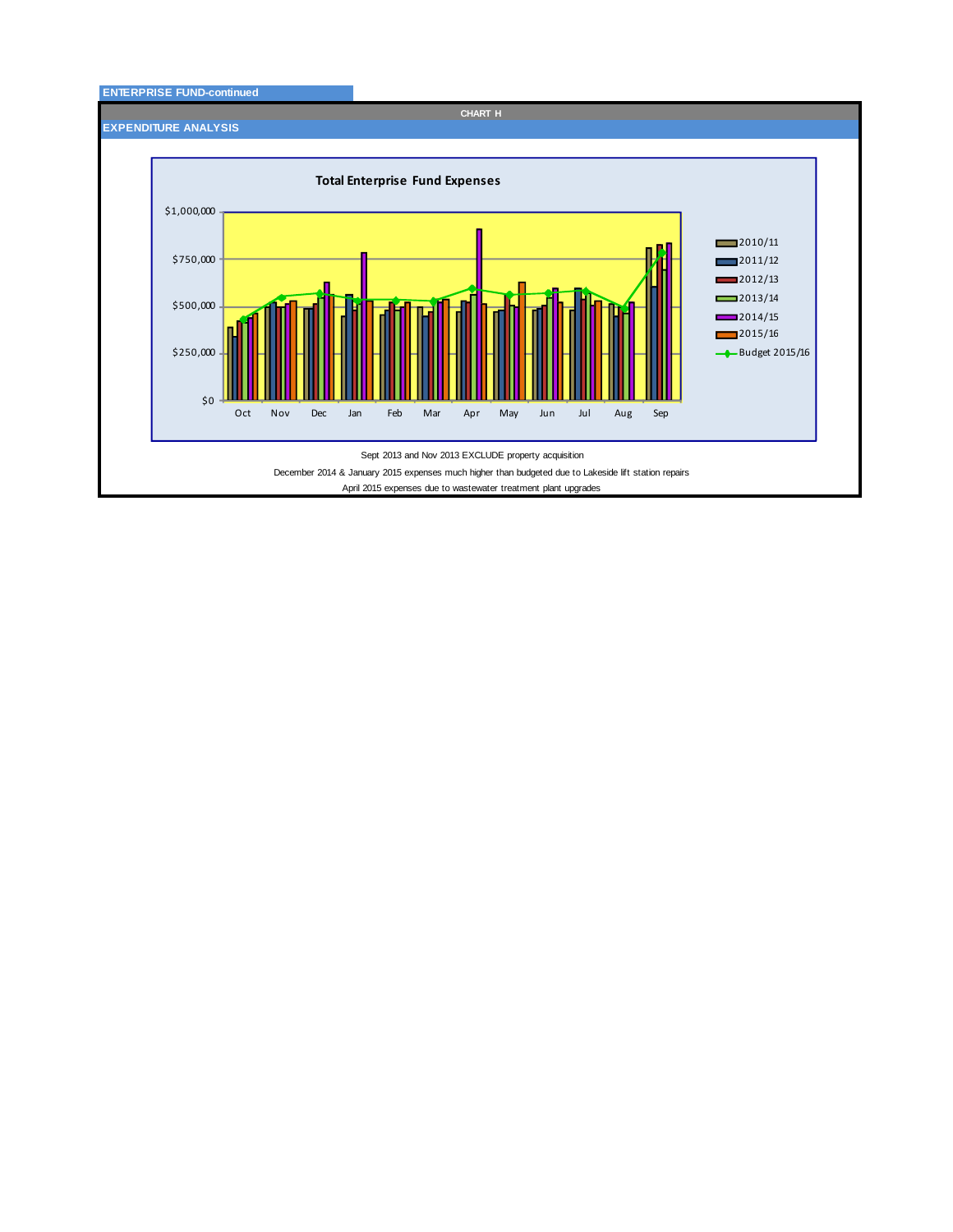# **HOTEL TAX FUND**







**CHART I HOTEL TAX REVENUE ANALYSIS** \*Springhill Marriott opened last quarter 2010 \*\* Hampton Inn closed 3rd quarter 2015 due to fire \$0 \$5,000 \$10,000 \$15,000 \$20,000 \$25,000 \$30,000 \$35,000 \$40,000 \$45,000 \$50,000 COMFORT INN & SUITES COMFORT SUITES \*\*HAMPTON INN QUALITY INN LA QUINTA INN & SUITES \*SPRINGHILL MARRIOTT ■2010/11  $2011/12$  $2012/13$ ■2013/14  $2014/15$  $2015/16$ **Hotel Occupancy Tax Revenues 3rd Fiscal Quarter (Apr‐June 2016)**

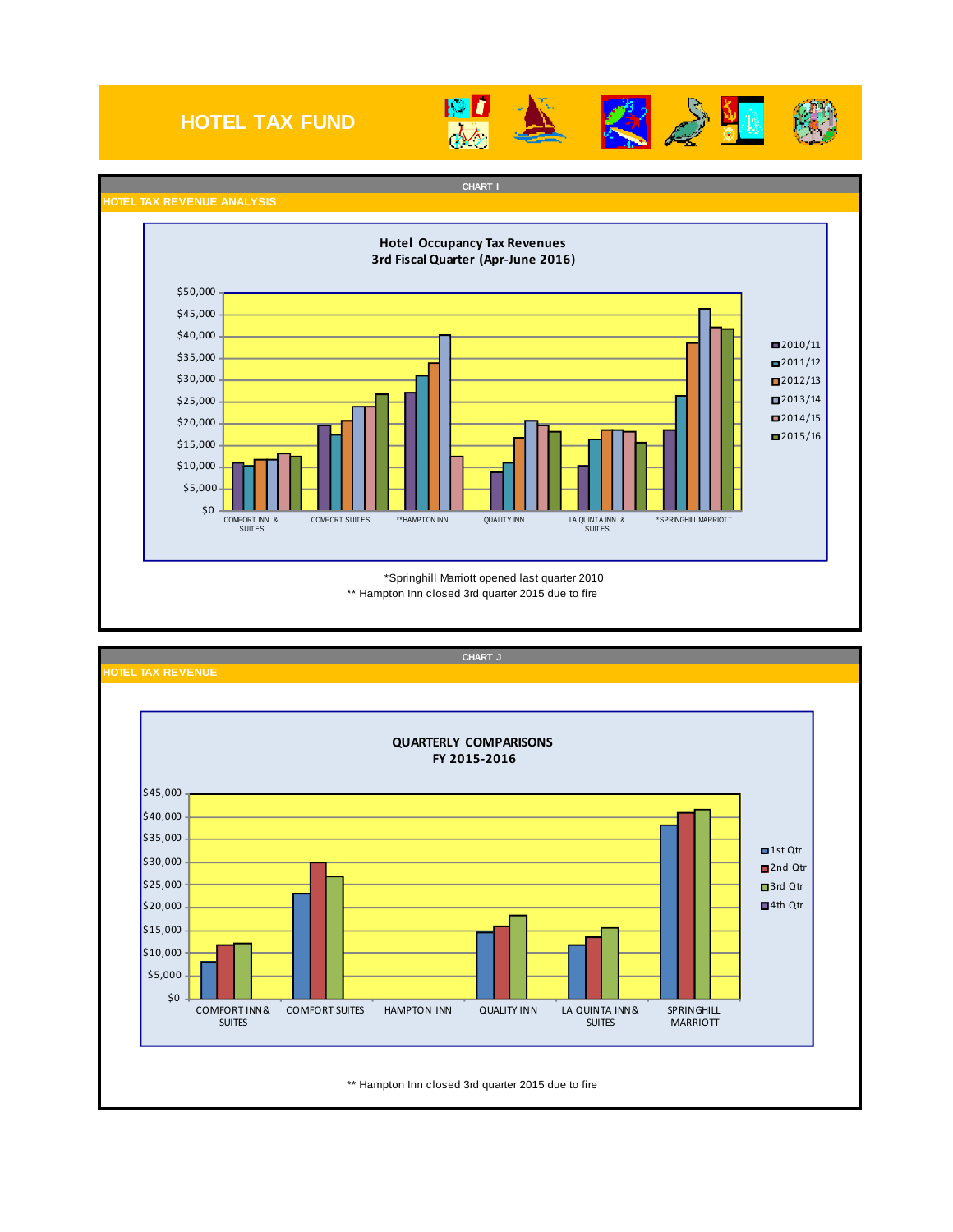# **SEABROOK EDC**





### **SALES TAX REVENUE ANALYSIS CHART K**  $$0\,$ \$10,000 \$20,000  $$30,000$ \$40,000  $$50,000$ \$60,000 \$70,000 \$80,000 \$90,000 \$100,000 Oct Nov Dec Jan Feb Mar Apr May Jun Jul Aug Sep  $2010/11$  $2011/12$ 2012/13  $2013/14$ 2014/15  $2015/16$ **←** Budget 2015/16



2013/14 included debt service payments.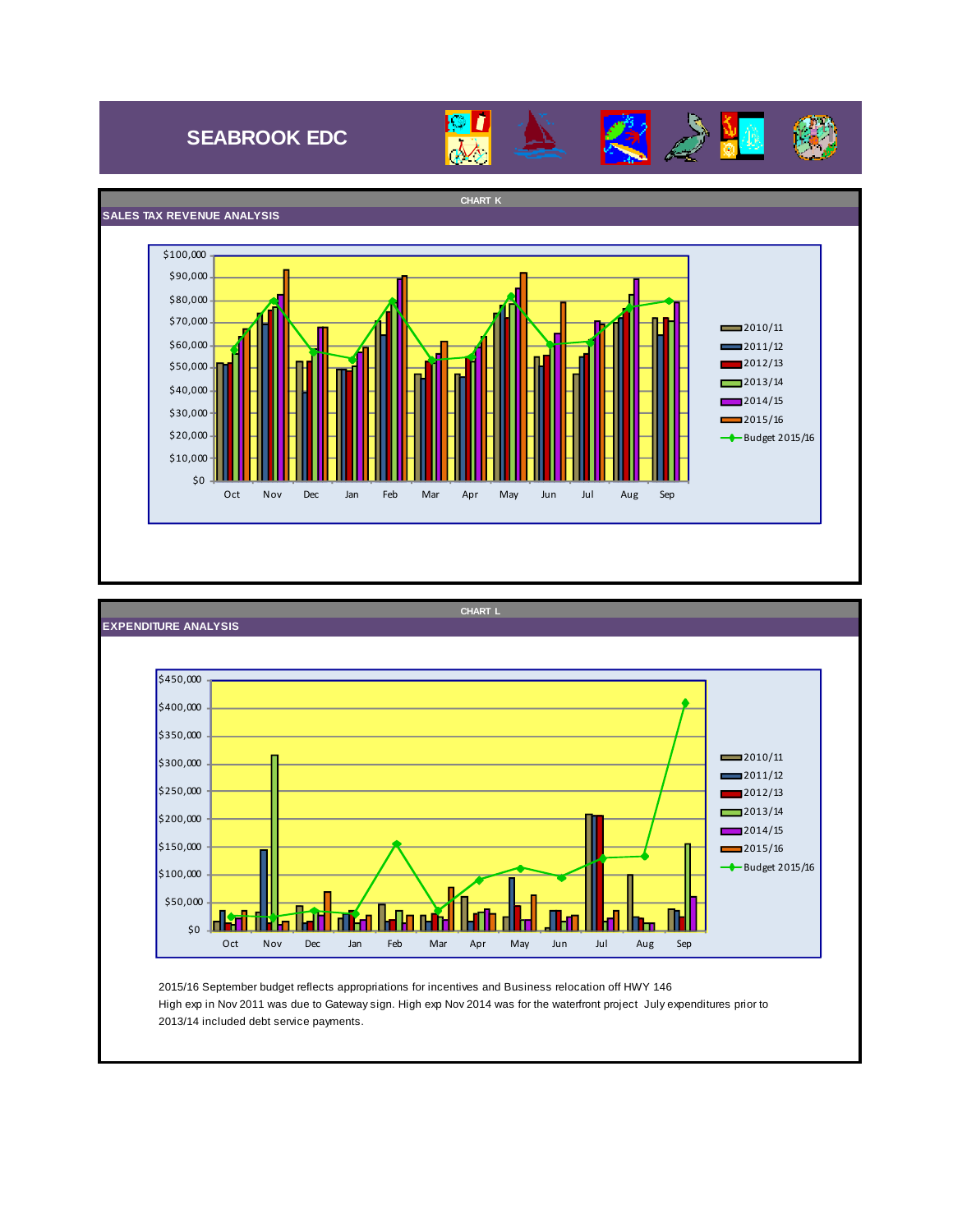# **CRIME DISTRICT**



**B** 

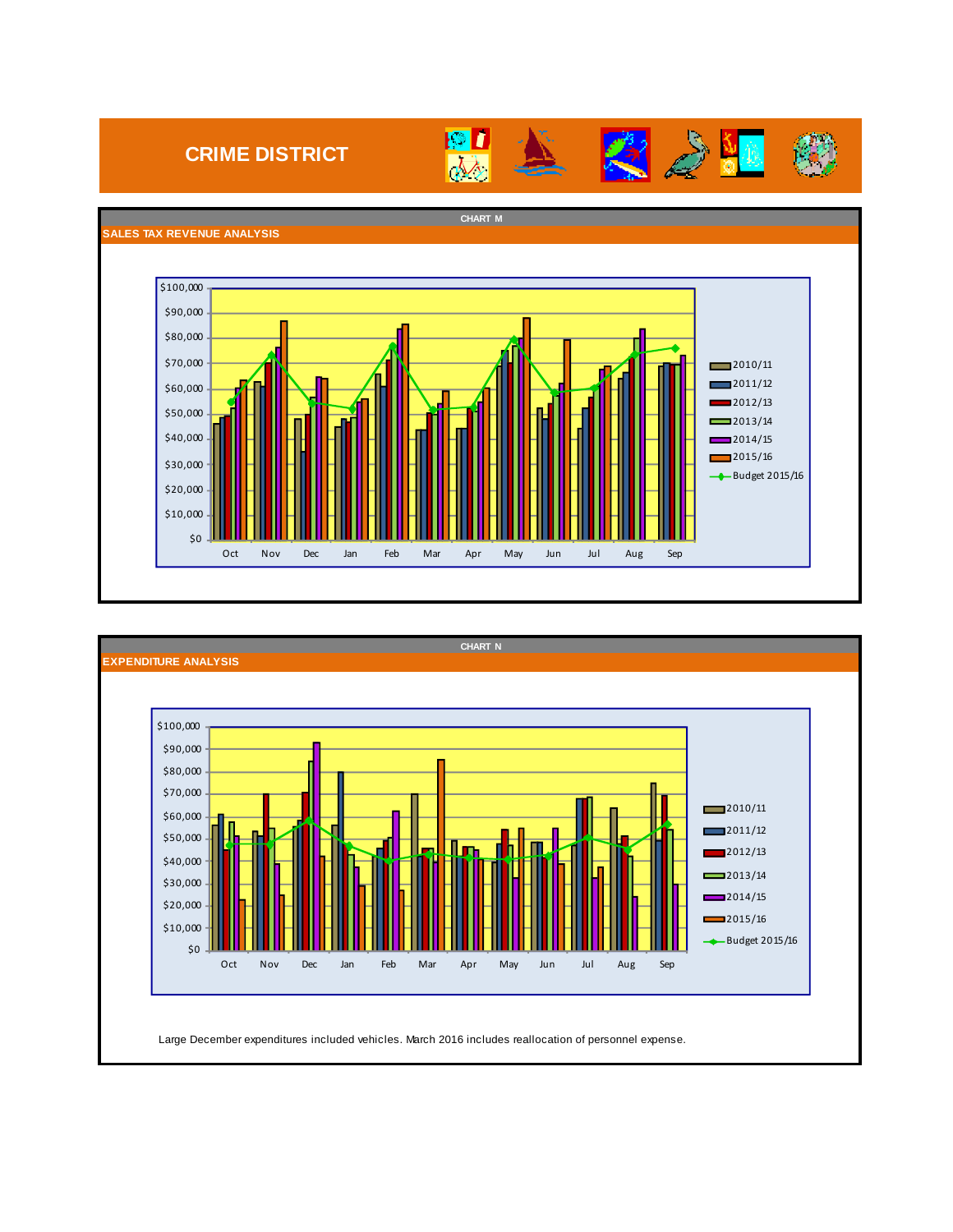## **INVESTMENTS**





The investment portfolio of the City of Seabrook is in compliance with the investment strategies expressed in the City's Investment Policy and relevant provisions of Chapter 2256 of the Local Government Code.

*Pam Lab*

Finance Director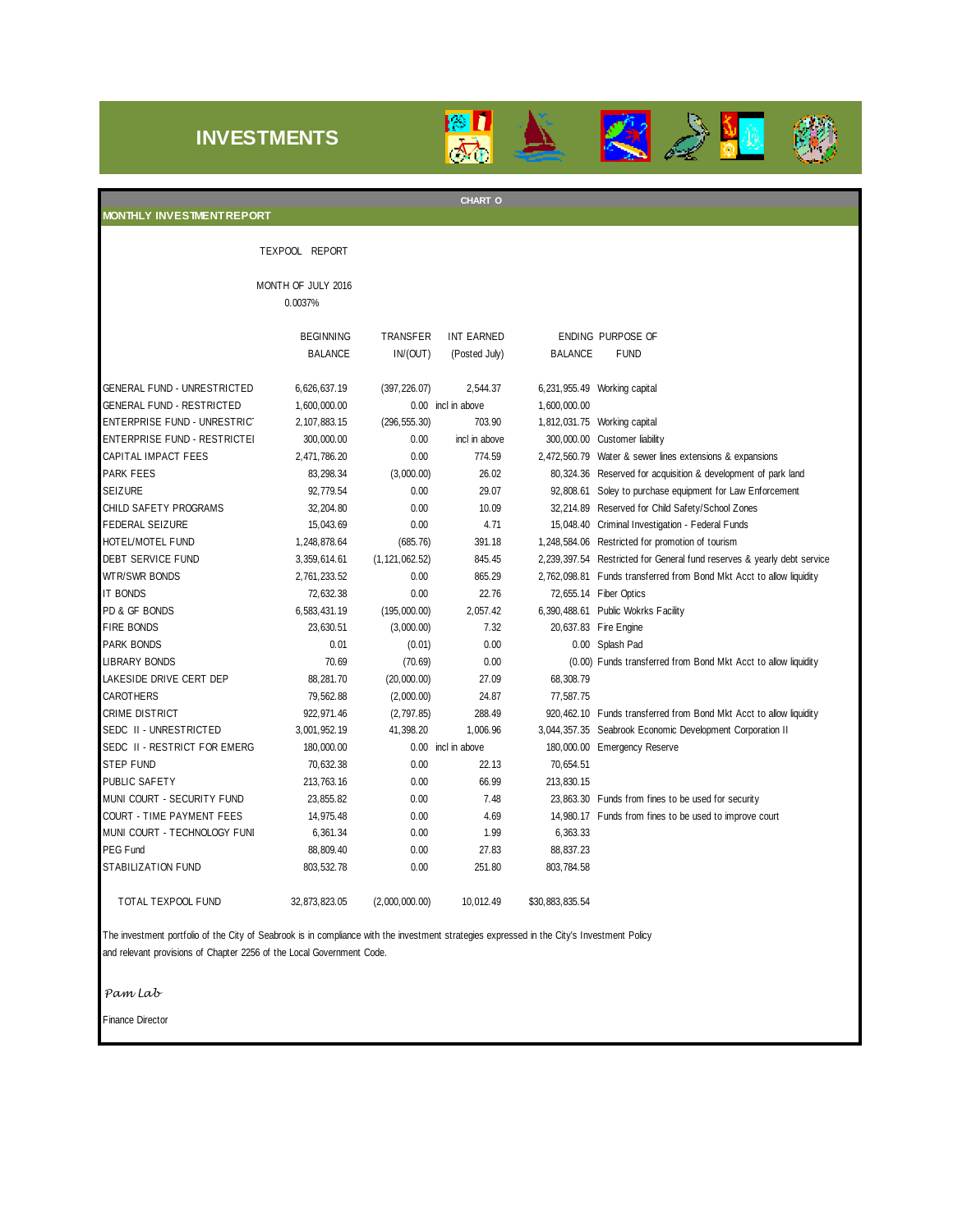

# Monthly Newsletter: August 2016

### **ANNOUNCEMENTS**

We would like to recognize and welcome the following entities who joined the TexPool program in July 2016:

### TexPool

Mexia Economic Development Corp. Pilot Knob MUD 3 Killeen Economic Development Corp.

#### **Upcoming Events**

8/24/16 - 8/26/16, Austin TAC Legislative Conference 9/19/16 - 9/22/16, South Padre CTAT Annual Conference

 $9/23/16 - 9/24/16$ , Houston TASA/TASB Annual Conference

### TexPool Advisory Board Members

Jose Elizondo, Jr. Vivian Wood Jerry Dale Georgia Sanchez Sharon Matthews Patrick Krishock Michele Tuttle David Landeros

Overseen by the State of Texas Comptroller of Public Accounts Glenn Hegar.

Operated under the supervision of the Texas Treasury Safekeeping Trust Company

For more information visit www.texpool.com.

### **Economic and Market Commentary:** Fed optimism comes at opportune time

August 1, 2016

The statement released by the Federal Reserve after each of its policy-setting meetings is intentionally ambiguous so as not to tip its hand or rattle markets if it doesn't take action on rates, as was the case last week. One trick of the trade for deciphering "Fedspeak" is to look for what is not said as much as what is said. The lack of any mention in last week's statement of the surprise U.K. vote to leave the European Union is a good sign. Most expected the Fed to cite global sources of volatility and weakness as factors for why it did not hike rates. Not only does the absence of a Brexit reference suggest that Chair Janet Yellen and company were not spooked by the global volatility that followed, it also lends more weight to their optimism about the signs of strength in the U.S. economy. The domestic economy must be doing well if it is able to overshadow concerns the Fed might have about the U.K. split.

Economic statistics over the last month did exceed most expert's expectations, especially those concerning employment, housing and consumers. Even certain measures of inflation are finally warming up. All of this is why we continue to be of the opinion the Fed likely will raise the target rate by 25 basis points sometime this year.

The optimistic tone of the Federal Open Market Committee (FOMC) statement could hardly come at a better time for cash managers, considering the uncertainty for money markets as the Oct. 14 implementation date of the SEC's money fund reforms creeps

|                                     |                     | (continued page 6)   |
|-------------------------------------|---------------------|----------------------|
| Performance as of July 31, 2016     |                     |                      |
|                                     | <b>TexPool</b>      | <b>TexPool Prime</b> |
| <b>Current Invested Balance</b>     | \$14,325,209,856.52 | \$1,943,653,375.30   |
| Weighted Average Maturity**         | 39 Days             | 38 Days              |
| Weighted Average Life**             | 80 Days             | 48 Days              |
| <b>Net Asset Value</b>              | 1.00016             | 1.00013              |
| <b>Total Number of Participants</b> | 2.364               | 207                  |
| Management Fee on Invested Balance  | 0.0473%             | 0.0638%              |
| <b>Interest Distributed</b>         | \$4,556,055.83      | \$1,004,529.91       |
| Management Fee Collected            | \$543,853.30        | \$87,520.80          |
| Standard & Poor's Current Rating    | <b>AAAm</b>         | <b>AAAm</b>          |
| <b>Month Averages</b>               |                     |                      |
| Average Invested Balance            | \$14,546,622,530.94 | \$2,072,076,356.99   |
| Average Monthly Rate*               | 0.37%               | 0.57%                |
| Average Weighted Average Maturity** | 42                  | 34                   |
| Average Weighted Average Life**     | 75                  | 44                   |

.<br>This average monthly rate for TexPool Prime for each date may reflect a univer of some portion or all of each of the management fees. \*See page 2 for definition

TexPool Participant Services 1001 Texas Avenue, Suite 1400 · Houston, TX 77002 Phone: 1-866-TEXPOOL (839-7665) - Fax: 1-866-839-3291 - TexPool.com

# Managed and **Federated.**

 $G35884 - 24(8/16)$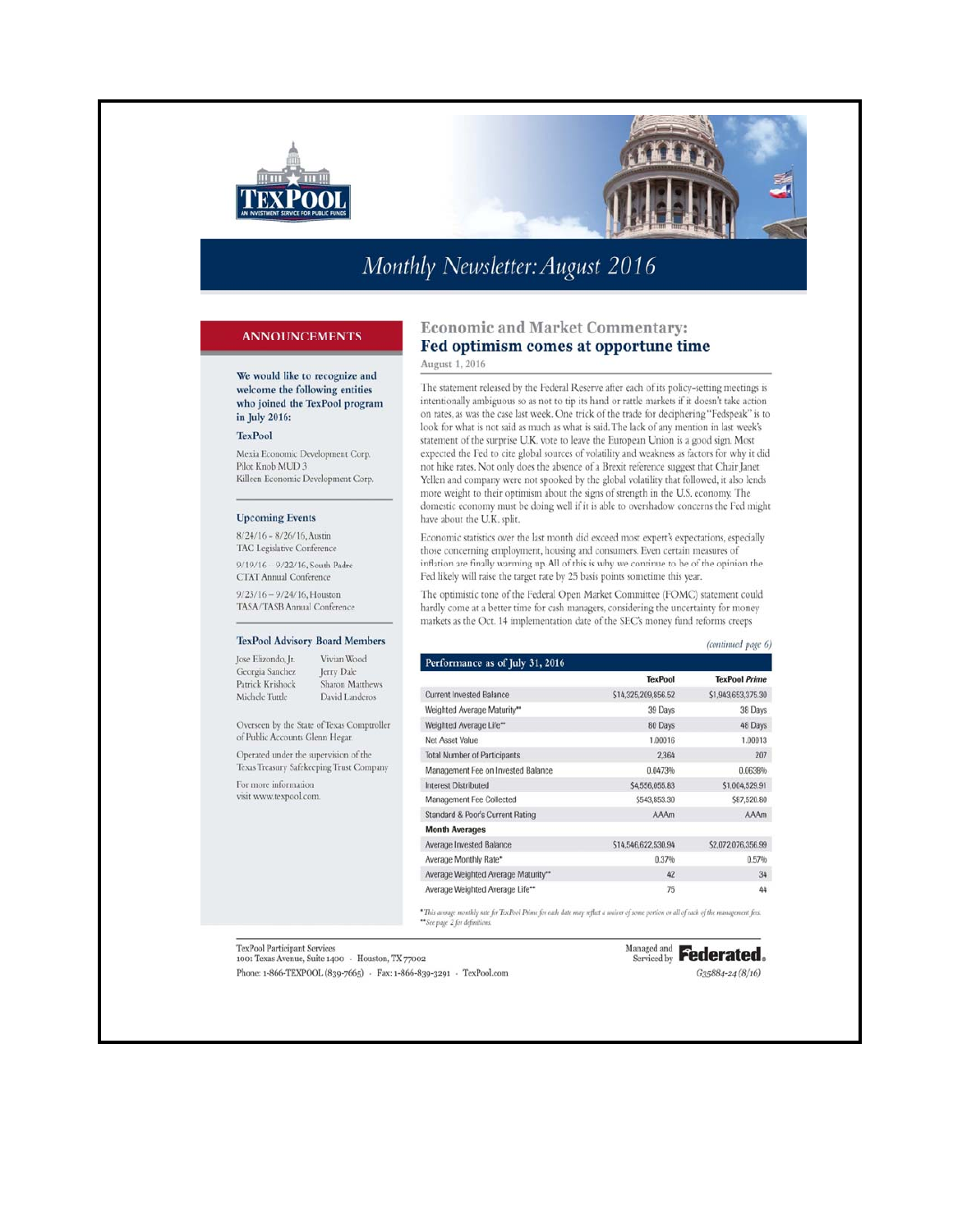

Monthly Newsletter: August 2016

# Portfolio by Maturity (%) As of July 31, 2016



### Portfolio by Type of Investment (%) As of July 31, 2016



#### Portfolio Asset Summary as of July 31, 2016 **Book Value** Market Val **Uninvested Balance**  $-166.99$  $-166.99$ Receivable for Investments Sold  $0.00$  $0.00$ Accrual of Interest Income 22,663,250.58 22,663,250.58 Interest and Management Fees Payable  $-4,556,045.82$  $-4,556,045.82$ Payable for Investments Purchased  $-200,000,000,00$  $-200.000.000.00$ Accrued Expenses & Taxes  $-51,686.61$  $-51,686.61$ Repurchase Agreements 1,141,795,000.00 1,141,795,000.00 Mutual Fund Investments 670,022,103.88 670.022.103.88 6,752,722,668.73 6,754,491,359.88 Government Securities US Treasury Bills  $0.00$  $0.00$ US Treasury Notes 5,942,614,732.75 5,943,187,310.68 Total \$14,325,209,856.52 \$14,327,551,125.60

Market salue of collateral supporting the Repunhase Agreements is at least 10296 of the Book Value. The portfolio is managed by Federated Investment Counciling and the assets are safe kept in a separate<br>custodial account a

| Participant Summary     |                               |                    |  |  |
|-------------------------|-------------------------------|--------------------|--|--|
|                         | <b>Number of Participants</b> | <b>Balance</b>     |  |  |
| <b>School District</b>  | 575                           | S4,091,511,748.17  |  |  |
| <b>Higher Education</b> | 57                            | S1.112.688, 461.09 |  |  |
| Healthcare              | 81                            | \$565,366,510.38   |  |  |
| <b>Utility District</b> | 741                           | \$2,240,394,854.11 |  |  |
| City                    | 455                           | \$3,777,183,600.31 |  |  |
| County                  | 180                           | \$1,131,659,434.83 |  |  |
| Other                   | 275                           | \$1,406,300,061,05 |  |  |

#### \*\* Definition of Weighted Average Maturity and Weighted Average Life

WAM is the mean avenge of the periods of time remaining until the securities held in TexPool of one scheduled to be repaid, (b) would be repaid upon a demand by TexPool, or (c) are scheduled to have their<br>interest rate rea cost of the portfolio invested in each period.

WAL is calculated in the same manner as WAM, but is based solely on the periods of time remaining until the securities held in TexPool (a) are scheduled to be repaid or (b) would be repaid upon a demand by<br>TexPool, without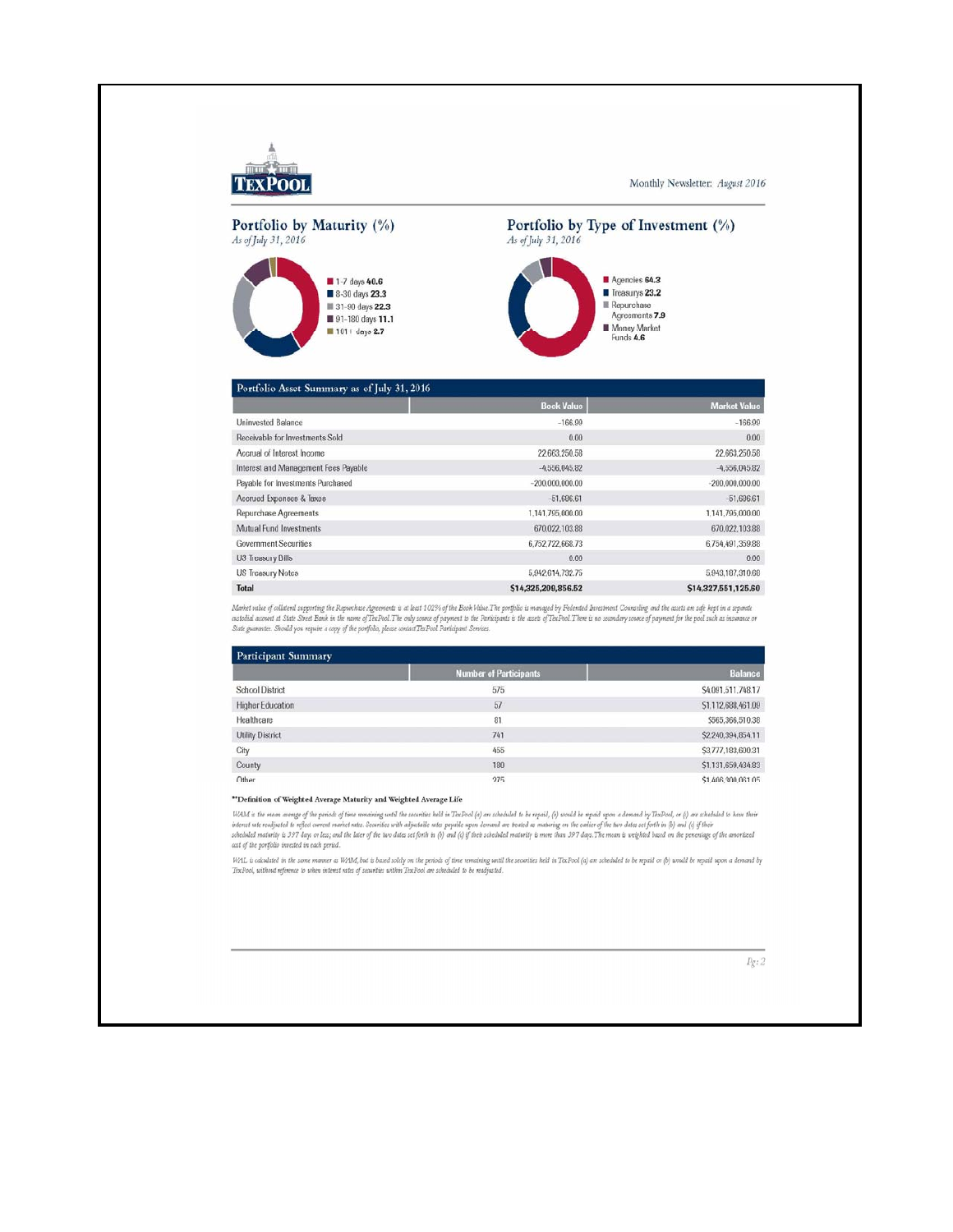

| <b>Date</b> | <b>Money Mkt. Fund</b><br>Equiv. (SEC Std.) | <b>Dividend</b><br>Factor | <b>TexPool Invested</b><br>Balance | <b>NAV</b> | <b>WAM Days</b> | <b>WAL Days</b> |
|-------------|---------------------------------------------|---------------------------|------------------------------------|------------|-----------------|-----------------|
| 7/1/2016    | 0.3624%                                     | 0.000009930               | \$14,583,979,466.29                | 1,00013    | 46              | 79              |
| 7/2/2016    | 0.3624%                                     | 0.000009930               | \$14,583,979,466.29                | 1.00013    | 46              | 79              |
| 7/3/2016    | 0.3624%                                     | 0.000009930               | S14,583,979,466.29                 | 1.00013    | 46              | 79              |
| 7/4/2016    | 0.3624%                                     | 0.000009930               | S14.583.979.466.29                 | 1.00013    | 46              | 79              |
| 7/5/2016    | 0.3580%                                     | 0.000009808               | \$14,770,316,924.74                | 1.00014    | 45              | 76              |
| 7/6/2016    | 0.3587%                                     | 0.000009828               | \$14,661,669,217.42                | 1,00014    | 45              | 77              |
| 7/7/2016    | 0.3586%                                     | 0.000009826               | S14,688,676,909.12                 | 1.00012    | 44              | 76              |
| 7/8/2016    | 0.3604%                                     | 0.000009873               | S14.667.119.968.10                 | 1.00012    | 44              | 76              |
| 7/9/2016    | 0.3604%                                     | 0.000009873               | S14.667.119.968.10                 | 1.00012    | 44              | 76              |
| 7/10/2016   | 0.3604%                                     | 0.000009873               | \$14,667,119,968.10                | 1.00012    | 44              | 76              |
| 7/11/2016   | 0.4043%                                     | 0.000011076               | \$14,722,275,183.47                | 1.00013    | 42              | 73              |
| 7/12/2016   | 0.3698%                                     | 0.000010132               | S14.895,670,587.58                 | 1.00012    | 43              | 73              |
| 7/13/2016   | 0.3722%                                     | 0.000010198               | S14,576,263,373.80                 | 1.00012    | 43              | 73              |
| 7/14/2016   | 0.3742%                                     | 0.000010251               | S14.446.165.674.35                 | 1.00012    | 42              | 73              |
| 7/15/2016   | 0.3753%                                     | 0.000010282               | S14.455,984,375.34                 | 1.00012    | 43              | 73              |
| 7/16/2016   | 0.3753%                                     | 0.000010282               | \$14,455,984,375.34                | 1.00012    | 43              | 73              |
| 7/17/2016   | 0.3753%                                     | 0.000010282               | S14.455,984,375.34                 | 1,00012    | 43              | 73              |
| 7/18/2016   | 0.3736%                                     | 0.000010235               | \$14,534,019,314.21                | 1.00011    | 41              | 70              |
| 7/19/2016   | 0.3671%                                     | 0.000010057               | S14.713.228.253.93                 | 1.00011    | 42              | 73              |
| 7/20/2016   | 0.3741%                                     | 0.000010250               | \$14,398,969,638,58                | 1.00011    | 43              | 75              |
| 7/21/2016   | 0.3747%                                     | 0.000010266               | S14.405.966.705.91                 | 1.00012    | 43              | 75              |
| 7/22/2016   | 0.3784%                                     | 0.000010366               | \$14.346.151.019.13                | 1.00011    | 41              | 73              |
| 7/23/2016   | 0.3784%                                     | 0.000010366               | S14.346.151.019.13                 | 1.00011    | 41              | 73              |
| 7/24/2016   | 0.3784%                                     | 0.000010366               | \$14,346,151,019.13                | 1.00011    | 41              | 73              |
| 7/25/2016   | 0.3770%                                     | 0.000010328               | S14,736,779,591.22                 | 1,00010    | 38              | 73              |
| 7/26/2016   | 0.3796%                                     | 0.000010401               | \$14,636,556,917.10                | 1,00010    | 39              | 73              |
| 7/27/2016   | 0.3811%                                     | 0.000010442               | \$14,541,029,068.39                | 1.00012    | 38              | 73              |
| 7/28/2016   | 0.3688%                                     | 0.000010105               | \$14,498,397,576.97                | 1.00013    | 39              | 80              |
| 7/29/2016   | 0.3514%                                     | 0.000009628               | \$14,325,209,856.52                | 1,00016    | 39              | 80              |
| 7/30/2016   | 0.35149 <sub>b</sub>                        | 0.000009628               | \$14,325,209,856.52                | 1.00016    | 39              | 80              |
| 7/31/2016   | 0.3514%                                     | 0.000009628               | S14.325.209.856.52                 | 1,00016    | 39              | 80              |
| Average:    | 0.3690%                                     | 0.000010109               | \$14,546,622,530.94                | 1.00012    | 42              | 75              |

 $Pg\colon\mathcal{I}$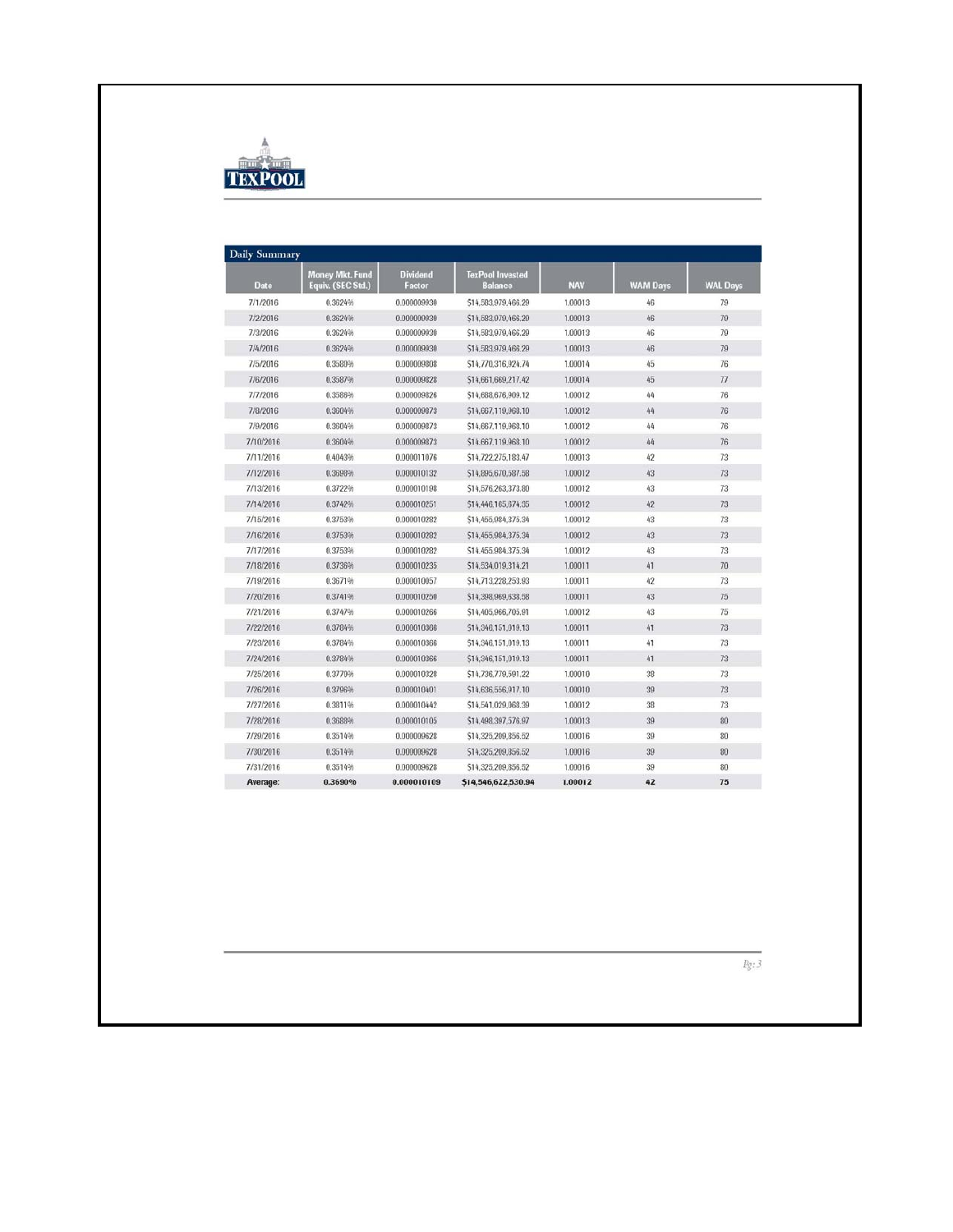

Monthly Newsletter: August 2016

### **TEXPOOL PRIME**

# Portfolio by Maturity (%)  $\frac{As\ of\ July\ 31,2016}$



Portfolio by Type of Investment (%)  $\mathit{As}$  of July 31, 2016



| Portfolio Asset Summary as of July 31, 2016 |                    |                     |  |  |
|---------------------------------------------|--------------------|---------------------|--|--|
|                                             | <b>Book Value</b>  | <b>Market Value</b> |  |  |
| Uninvested Balance                          | $-39.63$           | $-39.63$            |  |  |
| Receivable for Investments Sold             | 0.00               | 0.00                |  |  |
| Accrual of Interest Income                  | 619,509.71         | 619,509.71          |  |  |
| Interest and Management Fees Payable        | $-1.004,539.68$    | $-1.004,539.68$     |  |  |
| Payable for Investments Purchased           | 0.00               | 0.00                |  |  |
| Accrued Expenses & Taxes                    | $-8.772.96$        | $-8.772.96$         |  |  |
| Repurchase Agreements                       | 201,922,000.00     | 201.922.000.00      |  |  |
| <b>Commercial Paper</b>                     | 1,150,471,715,41   | 1,150,618,730.90    |  |  |
| <b>Bank Instruments</b>                     | 0.00               | 0.00                |  |  |
| Mutual Fund Investments                     | 146.014.192.88     | 146,014,192.88      |  |  |
| <b>Government Securities</b>                | 105.233.162.85     | 105,271,480.00      |  |  |
| Variable Rate Notes                         | 340,406,146.72     | 340,465,780.70      |  |  |
| <b>Total</b>                                | \$1,943,653,375.30 | \$1,943,898,341.92  |  |  |

Maket value of wilated suporting the Repurkase Agreements is at last 102% of the Book Value.The profision is manged by Federated Invarients Councing and the assets are self kept in a separate<br>autodial account at State Stat

| <b>Participant Summary</b> |                               |                    |  |  |
|----------------------------|-------------------------------|--------------------|--|--|
|                            | <b>Number of Participants</b> | <b>Balance</b>     |  |  |
| <b>School District</b>     | 87                            | \$1.073.812.837.47 |  |  |
| <b>Higher Education</b>    | $\theta$                      | \$164,378,162.48   |  |  |
| Healthcare                 | 10                            | \$33,982,730.81    |  |  |
| <b>Utility District</b>    | 9                             | \$122,849,149.14   |  |  |
| City                       | 43                            | \$206,011,970.79   |  |  |
| County                     | 25                            | \$189,219,847.84   |  |  |
| Other                      | 24                            | \$153,395,554.90   |  |  |

 $Pg: 4$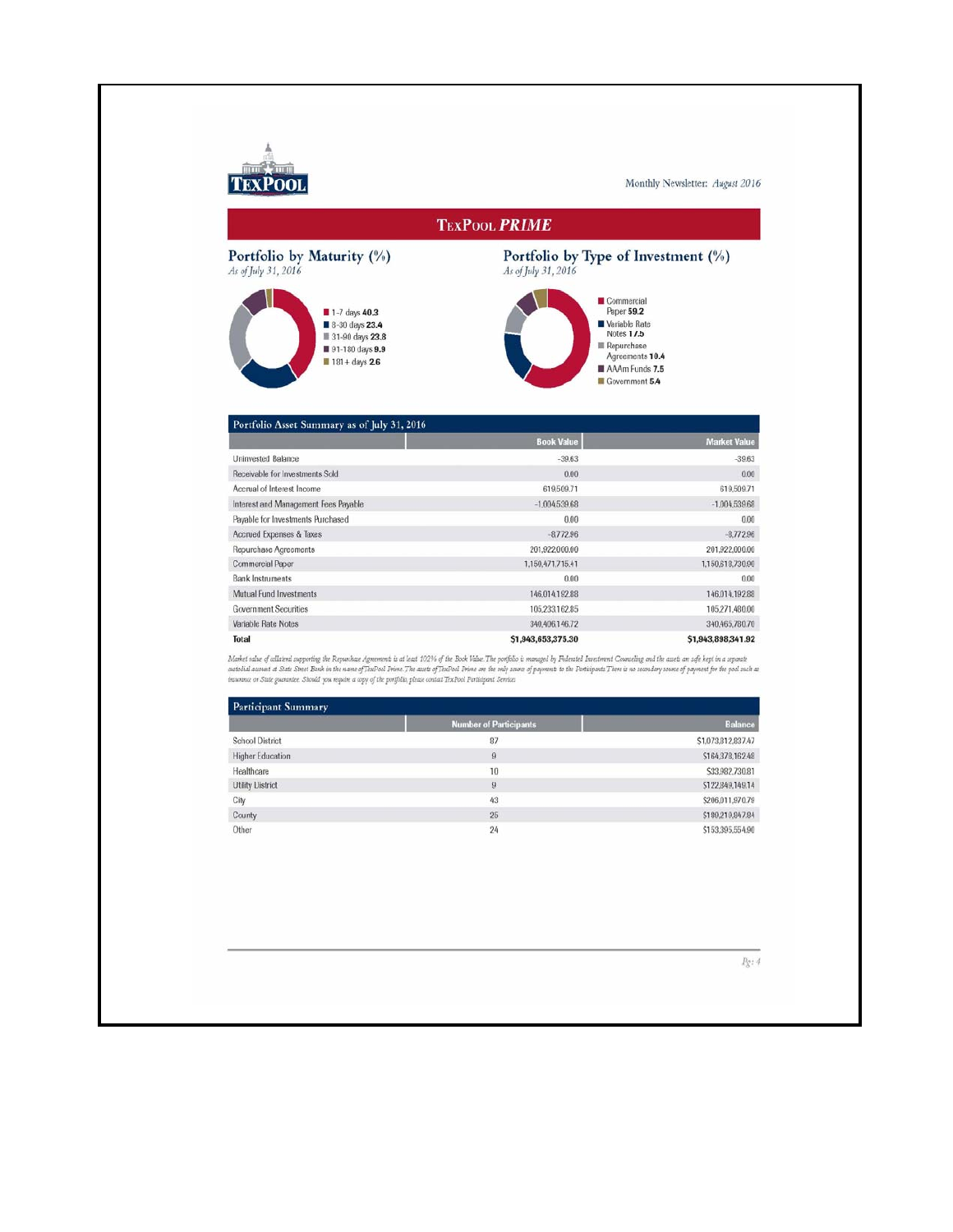

| <b>Daily Summary</b> |                                             |                           |                                                 |            |                 |                 |
|----------------------|---------------------------------------------|---------------------------|-------------------------------------------------|------------|-----------------|-----------------|
| Date                 | <b>Money Mkt. Fund</b><br>Equiv. (SEC Std.) | <b>Dividend</b><br>Factor | <b>TexPool Prime</b><br><b>Invested Balance</b> | <b>NAV</b> | <b>WAM Days</b> | <b>WAL Days</b> |
| 7/1/2016             | 0.5507%                                     | 0.000015087               | \$2.247.587.824.45                              | 1,00016    | 36              | 46              |
| 7/2/2016             | 0.5507%                                     | 0.000015087               | \$2.247.587.824.45                              | 1.00016    | 36              | 46              |
| 7/3/2016             | 0.5507%                                     | 0.000015087               | \$2,247,587,824.45                              | 1.00016    | 36              | 46              |
| 7/4/2016             | 0.5507%                                     | 0.000015087               | S2.247,587,824.45                               | 1.00016    | 36              | 46              |
| 7/5/2016             | 0.5636%                                     | 0.000015442               | \$2,235,430,005.06                              | 1.00018    | 35              | 44              |
| 7/6/2016             | 0.5731%                                     | 0.000015702               | \$2,139,628,162.99                              | 1.00019    | 35              | 46              |
| 7/7/2016             | 0.5781%                                     | 0.000015838               | \$2,076,680,280.13                              | 1.00019    | 36              | 47              |
| 7/8/2016             | 0.5844%                                     | 0.000016011               | \$2,065,785,997.79                              | 1.00016    | 36              | 47              |
| 7/9/2016             | 0.5844%                                     | 0.000016011               | \$2,065,785,997.79                              | 1.00016    | 36              | 47              |
| 7/10/2016            | 0.5844%                                     | 0.000016011               | \$2,065,785,997.79                              | 1.00016    | 36              | 47              |
| 7/11/2016            | 0.5625%                                     | 0.000015412               | \$2,090,853,684.33                              | 1.00018    | 34              | 43              |
| 7/12/2016            | 0.5724%                                     | 0.000015682               | \$2,097,432,808.22                              | 1,00018    | 33              | 43              |
| 7/13/2016            | 0.5709%                                     | 0.000015641               | \$2,070,271,853.46                              | 1.00018    | 33              | 43              |
| 7/14/2016            | 0.5788%                                     | 0.000015857               | \$2,037,961,669.92                              | 1.00019    | 33              | 43              |
| 7/15/2016            | 0.5805%                                     | 0.000015905               | \$2,026,317,459.24                              | 1.00017    | 33              | 43              |
| 7/16/2016            | 0.5805%                                     | 0.000015905               | \$2.026.317.459.24                              | 1,00017    | 33              | 43              |
| 7/17/2016            | 0.5805%                                     | 0.000015905               | \$2,026,317,459.24                              | 1.00017    | 33              | 43              |
| 7/18/2016            | 0.5778%                                     | 0.000015831               | \$2,024,817,742.03                              | 1.00019    | 30              | 40              |
| 7/19/2016            | 0.5759%                                     | 0.000015777               | \$2,011,442,388.04                              | 1.00019    | 32              | 41              |
| 7/20/2016            | 0.5782%                                     | 0.000015842               | \$1,997,616,265.57                              | 1,00019    | 32              | 41              |
| 7/21/2016            | 0.5653%                                     | 0.000015489               | \$2,042,849,278.79                              | 1,00017    | 31              | 40              |
| 7/22/2016            | 0.5617%                                     | 0.000015388               | S2.024.116.605.22                               | 1.00014    | 31              | 40              |
| 7/23/2016            | 0.5617%                                     | 0.000015388               | S2.024.116.605.22                               | 1.00014    | 31              | 40              |
| 7/24/2016            | 0.5617%                                     | 0.000015388               | \$2,024,116,605.22                              | 1.00014    | 31              | 40              |
| 7/25/2016            | 0.5467%                                     | 0.000014979               | \$2,066,306,373.84                              | 1.00015    | 28              | 37              |
| 7/26/2016            | 0.5651%                                     | 0.000015483               | \$2,089,138,042.03                              | 1.00014    | 35              | 44              |
| 7/27/2016            | 0.5637%                                     | 0.000015443               | S2.064.463.146.22                               | 1,00014    | 37              | 46              |
| 7/28/2016            | 0.5817%                                     | 0.000015938               | \$2,019,503,755,60                              | 1,00015    | 37              | 46              |
| 7/29/2016            | 0.5962%                                     | 0.000016335               | \$1,943,653,375.30                              | 1.00013    | 38              | 48              |
| 7/30/2016            | 0.5962%                                     | 0.000016335               | \$1,943,653,375.30                              | 1.00013    | 38              | 48              |
| 7/31/2016            | 0.5962%                                     | 0.000016335               | \$1,943,653,375.30                              | 1.00013    | 38              | 48              |
| Average:             | 0.5718%                                     | 0.000015665               | \$2,072,076,356.99                              | 1.00016    | 34              | 44              |

 $Pg\colon 5$